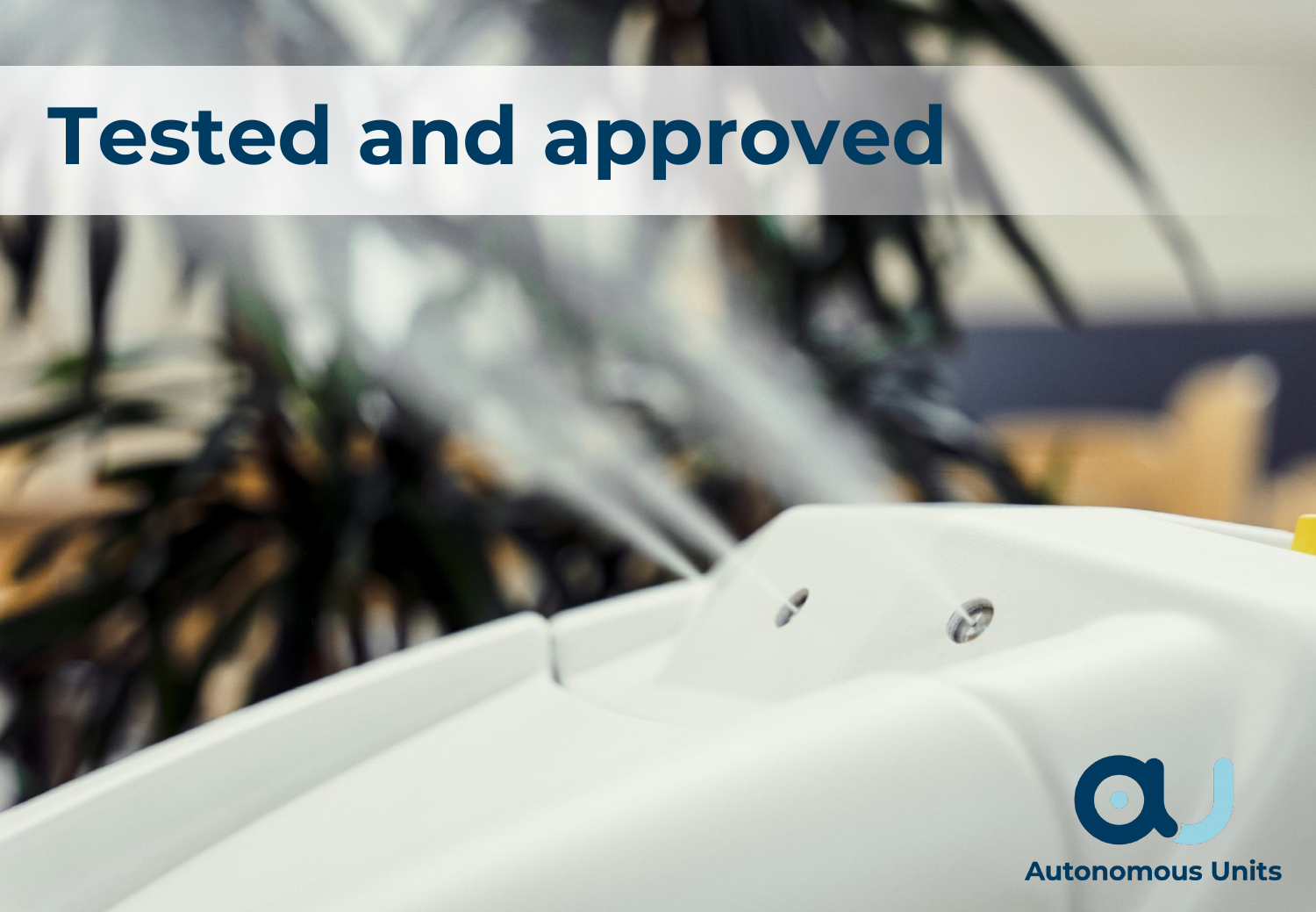## **DMD4000 tested and approved: Desinfection of indoor climate**

#### **The technology is evidence approved from Statens seruminstituts guidelines**

DMD4000 has the approval; to be harmoniset up against the EN 17272:2020 standard. By tests in conjunction with this standard it shows the desired antimicrobial effect against vegetative bacteria, fungi, moulds and spores in a 70,6 m3 room with a contact time of 2 hours.

DMD4000 uses an airborne desinfection solution of hydrogenperoxide and peracetic acid (hydrogenperoxide < 8%, Peracetic acid < 0,2%) for room desinfection. DMD4000 produces a dry mist ("dry fogging") containing hydrogenperoxide and peracetic acid, that fills the air in the room. The dry mist is made up of drops (8-12µ), which cover any exposed surface.

Our solution producer handles the documentation regarding the solutions desired effect against vegetative bacteria, fungi, moulds and spores under clean conditions with the use of NF T72-281-tests of desinfectants for room desinfection.

The robot is CE, EN1525 & ANSI B56.5 CleanroomCertified (ISO Class 4) approved and follows all international infection hygienic guidelines. DMD4000 is risk assessed in cooperation with Teknologisk institut.

#### **Tested against COVID19**

DMD4000 is tested against the COVID19 virus at SDU klinisk institut. The test shows that DMD4000 deactivates any active SARS-CoV-2 (COVID19 viruscells).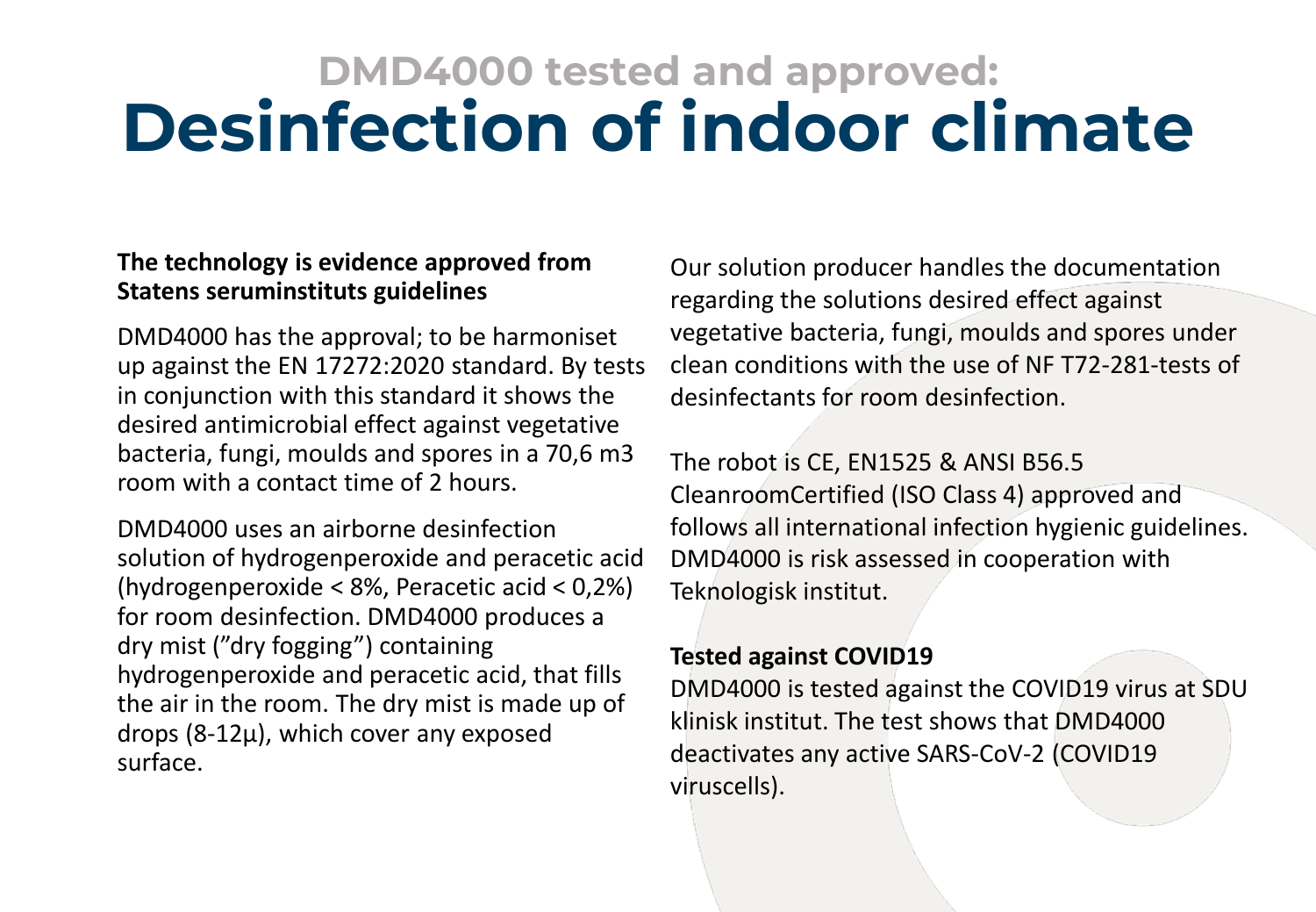#### **Over 200+ reports document the effeciency of Autonomous Units formulations against the following microorganisms:**

Absidiacorymbiféra AcinetobacterIwoffii Aeromonassalmonicida Agrobacteriumradiobacter Alternariaalternata Anthrax(Bacillusanthracis) Aspergillusniger Aspergillusniger-spores Astenionellaformosa Bacilluscereus Bacilluslicheniformis Bacillusmesenterious Bacillussubtilis Bacillussubtilisspores (S.B.AspergillusfumigatusAdenovirus) Bacilluscirculantsvegetative and spores Bacillussp. marine Bacteriacinerea Bacteriaerwinia Botrytiscinerea Burkholderiacepacia Campylobacterjejuni Candidaalbicans CDC gr. IV c-2 Chlamidomonassp. Colera(V. cholerae) Corona virus Chryseomonasluteola Chroomonasnorstedtii Ciliatag. sp. Citro. fre. Cladosporiumcladosporoides Clostridium difficile Clostidrium novyi

Clostidriumperfringens Clostridiumsporogenes Coagulase+ve staphylococci Comomonasacidovorans Corynebact. Criptomonassp. Dermatophagoidespteronyssinus ECBO virus Enterobacteraerogenes Enterococcusfaecium Enterococcusfaecalis Enterococcushirae Erwiniacarotovora Eschericiacoli Flagellataapochromatica Flavobacter/Cytophaga Flavobacteriumindologenes Fragilariasp. Fusarium usariumspp alionellasp. G. candidum Hepatitis B Hepatitis C surrogate(BVDV) Herpes simplextype 1  $HIV-1$ Influenza A virus Influenza A, H5N1, H1N1 Influenza A, H5, H7 und H9 Klebsiellaoxytoca Klebsiellapneumoniae Lactobacillusbrevis Lactobacilluslindneri Lactobacillusplantarum Lactobacillussp

Lactobacilluswildtype Legionellapneumophila Leuconostocmesenteroides Listeria innocua Listeria monocytogenes Melosiravar. MRSA Micrococcusluteus Mcrococcimarine Micrococcuspyogenesaureus Micrococcusroseus Micrococcuscandidus Mucor Microsporumgypseum Mycobacteriumphlei Mycobacteriumsmegmatis Mycobacteriumspez. Nagleriafowleri Naumaniellasp. Neisseriameningitidis Newcastle Diseasevirus Nitzschiasp. Norovirus Ochrobactrumanthorpi Orthopoxvirusvaccinia PapovavirusSV-40 Paramyxovirus Pasteurella Pedicoccusdamnosus Pedicoccussp Penicillium Penicilliumdigitatum Penicilliumroqueforti Penicilliumverrucosum Pestis(Y. Pestis)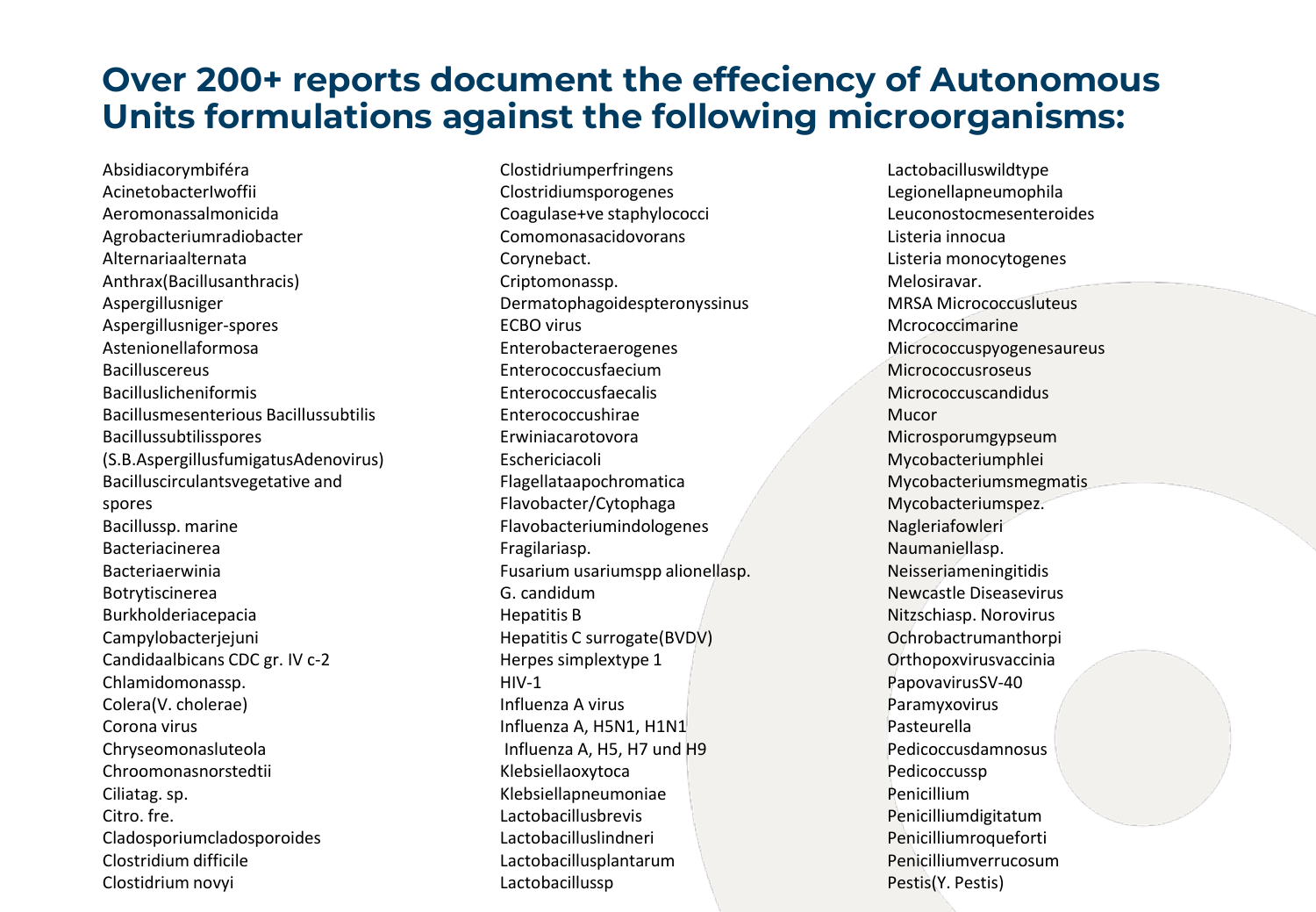Pichiamembranaefaciens Poliovirus 1 Proteusmirabilis Proteusvulgaris Pseudomonasaeruginosa Pseudomonasalcaligenes Pseudomonaschlororaphis Pseudomonasfluorescens Pseudomonasspec. Pseudomonassyringaepv. Tomato Ralstoniapicketti Rhizopus Rotatoriag. sp. Saccaromycescerevisiae Saccharomycesuvarum Sacch.cereivisiavar. uvarum ssp.carlsbergensis Salmonella enteritidis Salmonella paratyphi Salmonella sp. Salmonella typhimurium Salmonella typhi Salmonella typhosa **Sarcinalutea** Staphylococcusagalactiae Staphylococcusalbus Staphylococcusaureus Staphylococcusfaecium Staphylococcusmarcescens Stephanodiscushantzschii Streptococcusfaecalis Streptococcuslactis Streptococcuspyogenes Trichophytonmentagrophytes

Pseudorabies virus Trichophytonmentagrophytes Pseudorabies virus Trophozoiteprotozoainl. Amoebae Tuberculosis(Mycobacterium Tuberculosis, resistant strain H37 Rv) Tuberculosis(Mycobacterium Tuberculosis, wild-typestrain) Vaccinavirus VRE V. parahaemolyticus Xanthomonascampestris Zoogloeasp.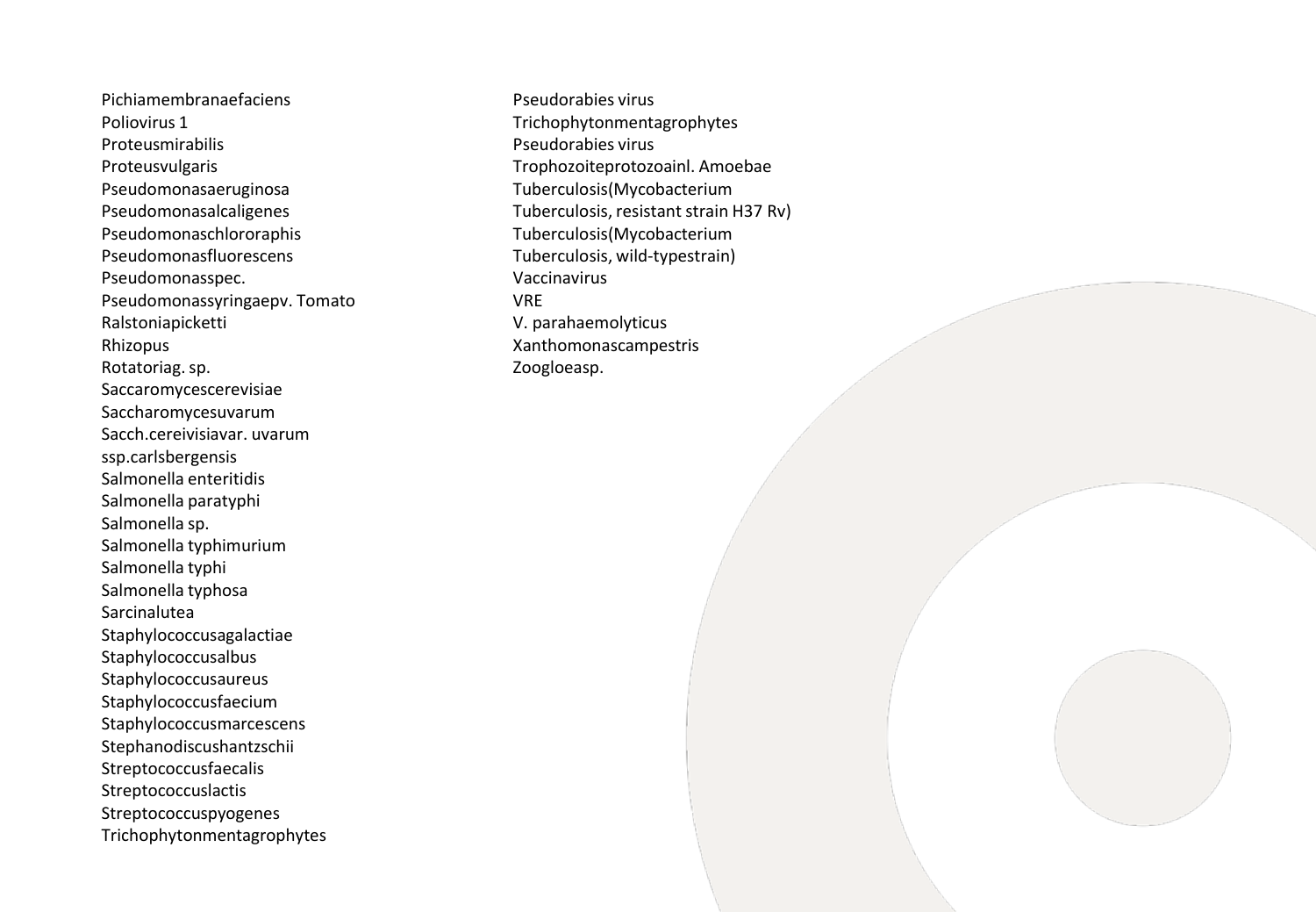## **Overview DMD4000**

| Company:                            | <b>Autonomous Units</b>                                  |  |
|-------------------------------------|----------------------------------------------------------|--|
| Brand:                              | DMD4000 Robot                                            |  |
| Designated use:                     | Dry Mist Disinfection                                    |  |
| Capacity:                           | 4000m <sup>3</sup>                                       |  |
| Disinfection speed:                 | 8000ml/h                                                 |  |
| Tank:                               | 15I                                                      |  |
| <b>Number of Nozzles:</b>           | 3                                                        |  |
| Disinfection levels:                | $Log3 - Log6 = 99.9999\%$                                |  |
| Spray lenght:                       | 2-6 meters                                               |  |
| Spray angle:                        | 65 <sup>0</sup> (Vertical), 40 <sup>0</sup> (Horisontal) |  |
| Sensor coverage                     | $360^0$                                                  |  |
| Color                               | <b>Pure White</b>                                        |  |
| <b>Batteries:</b>                   | 2 pc. Li-NMC, 24V, 40Ah                                  |  |
| Patent pending Automated solution   |                                                          |  |
| Data & Error reports by SMS or Mail |                                                          |  |

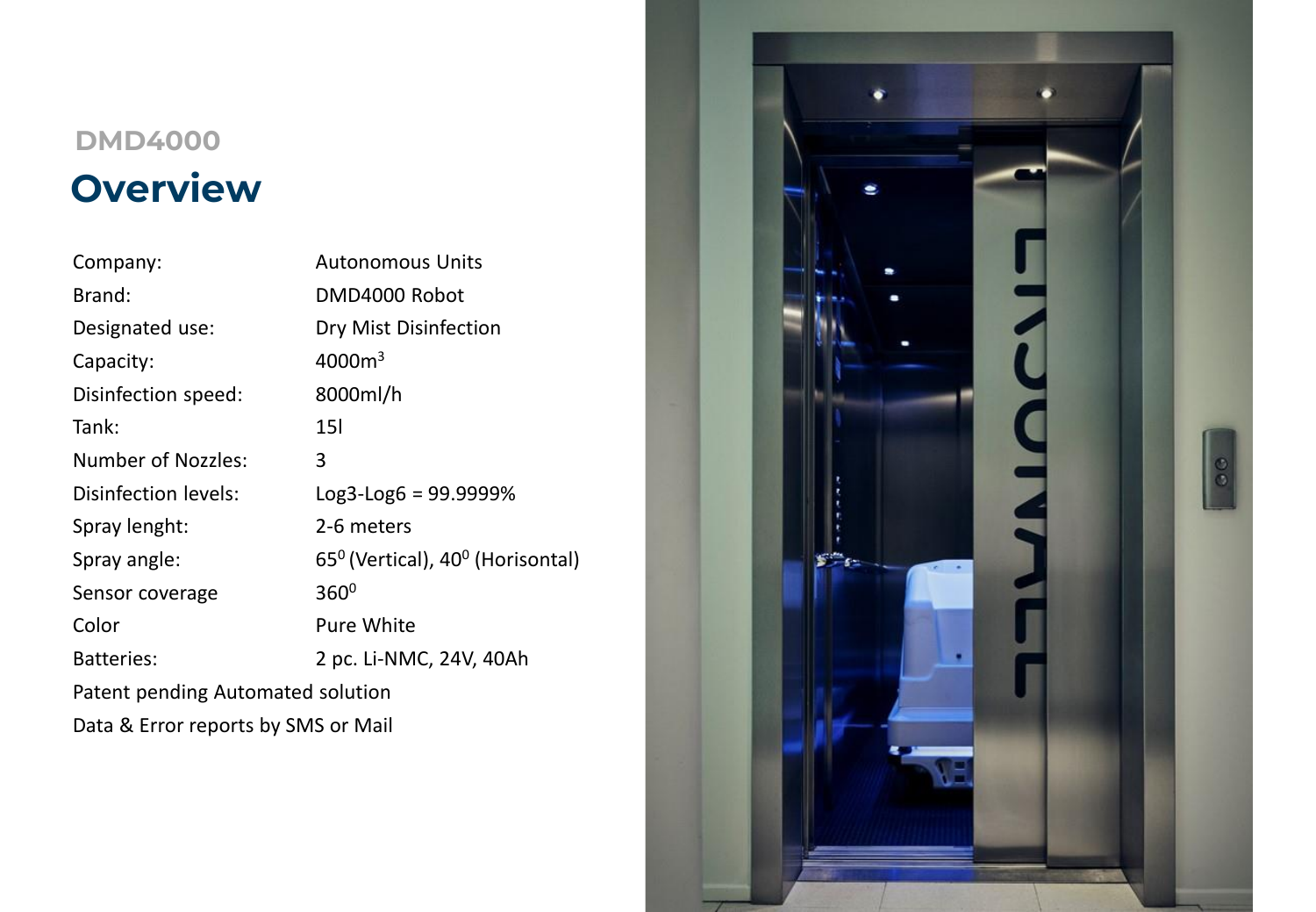

## **Dimensions DMD4000**

| Length:              | 890 mm / 35 in    |
|----------------------|-------------------|
| Width:               | 580 mm / 22.8 in  |
| Height:              | 989 mm / 39 in    |
| Height above floor:  | 50 mm $/$ 2 in    |
| Weight:              | 120 kg / 264 lbs  |
| Ground clearance:    | 50 mm $/$ 2 in    |
| Min. corridor width: | 1000mm / 39 in    |
| Min. door width:     | 900mm / $35.4$ in |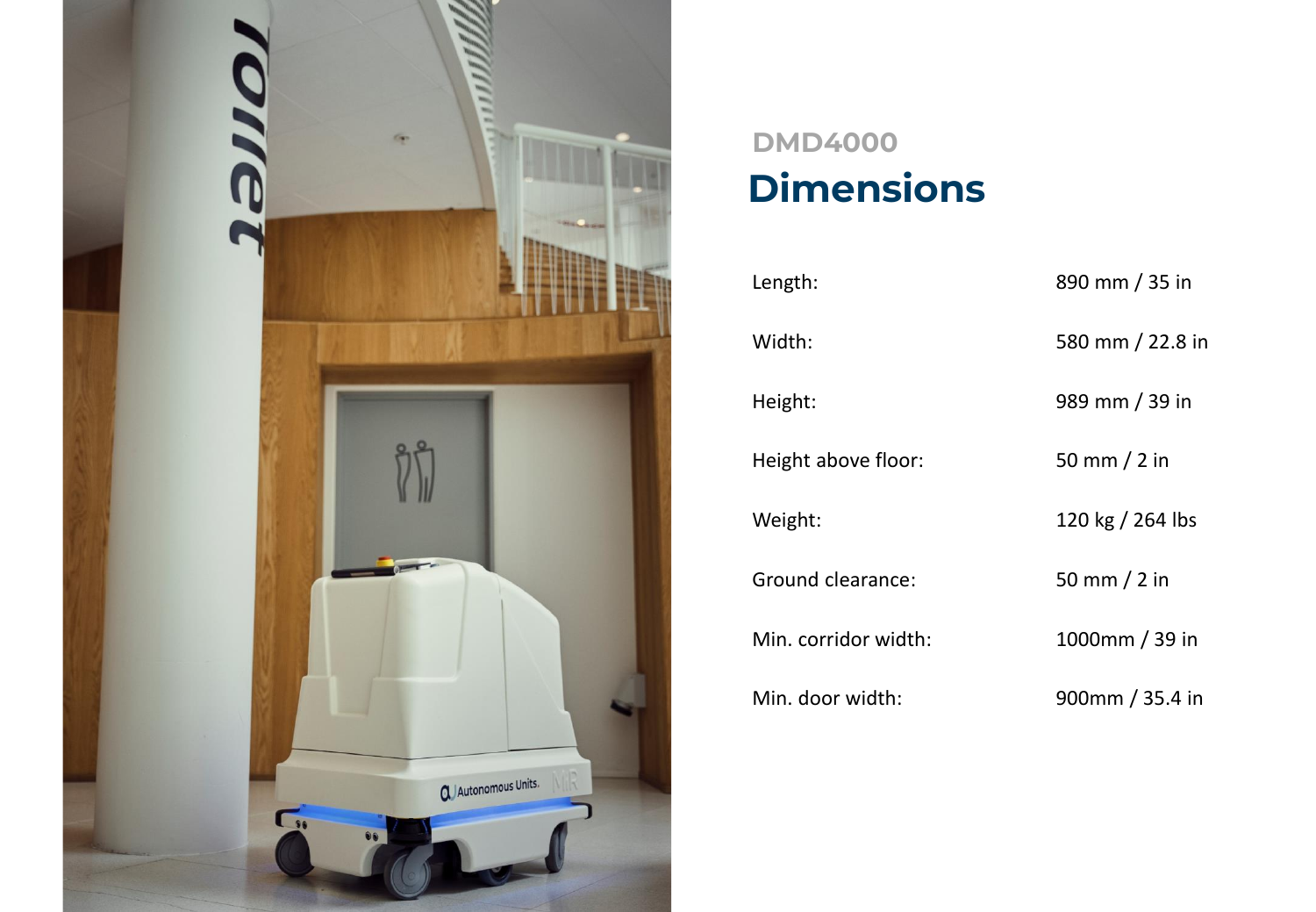### **Environment DMD4000**

| Ambient temp. Range |
|---------------------|
| <b>IP Class:</b>    |
| Proces compliance:  |
| Robot compliance:   |

Environment: Indoor only Noise level: 60-74dB

 $Re:$  +5°C to 40°C (humidity 10-95% non-condensing)  $IP20$ Proces compliance: EN17272 & NFT 72 281:2014 CE, EN1525 & ANSI B56.5 Clean Room Certified (ISO Class 4)

Charging time Up to 4 hours (0-80%: 3 hours)

Wifi: Dual-band wireless AC/G/N/B Bluetooth: 4.0 LE, range: 10-20 m / 33-66 ft.

Sensor covage: SICK microScan3 safety system SICK safety laser scanners S300 (2 pcs. front and back) 360° visual protection around robot